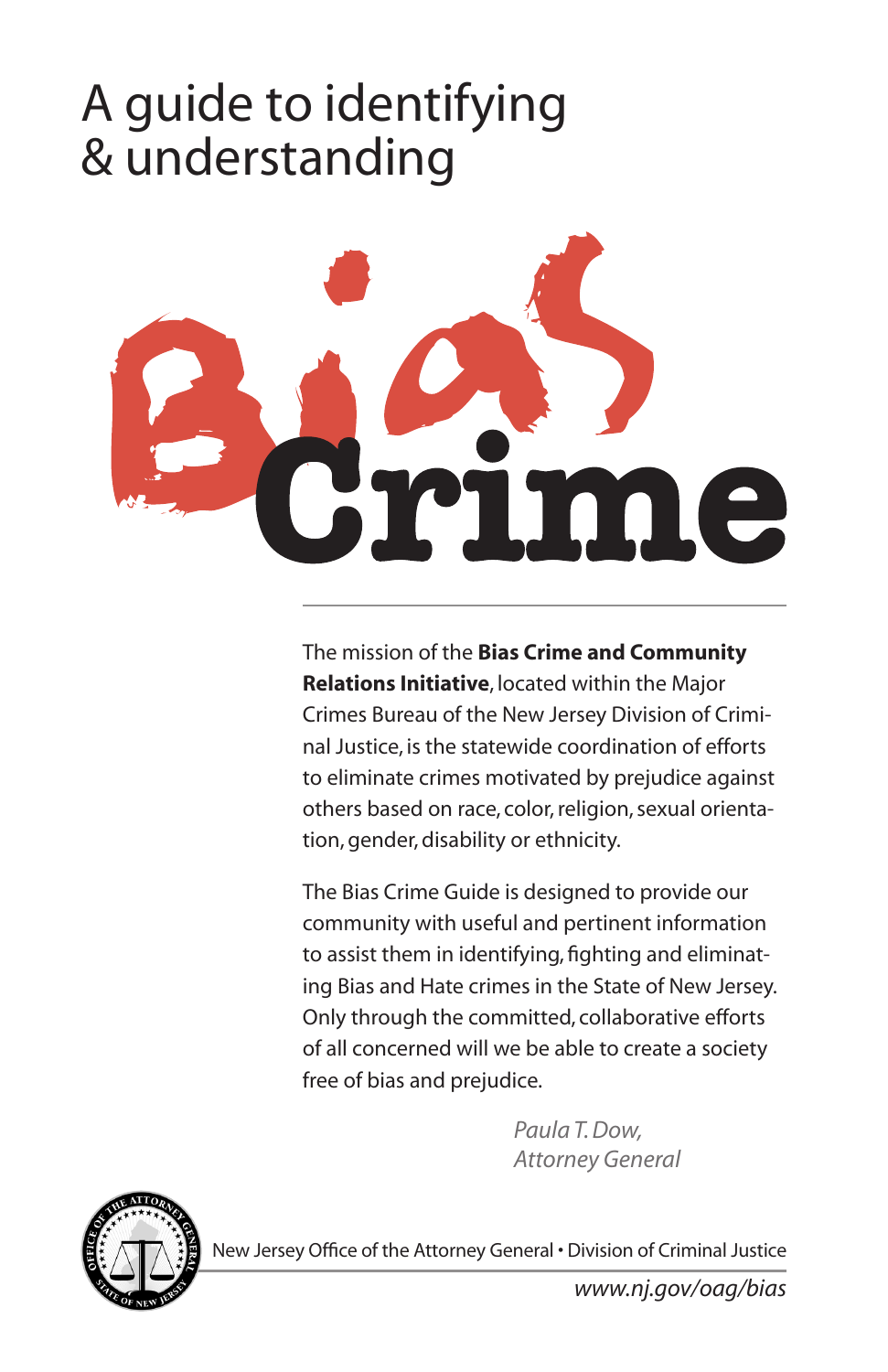## What is a Bias or Hate Crime?

A person is guilty of a bias intimidation crime under New Jersey law if he commits, attempts to commit, conspires with another to commit, or threatens the immediate commission of an offense with the purpose to intimidate an individual or group of individuals because of race, color, religion, gender, disability, sexual orientation, gender identity or expression, national origin, or ethnicity.

Such an offense also constitutes a bias intimidation crime if the manner in which the offense is committed causes the victim to reasonably believe either:

- **1.** that the offense was committed with a purpose to intimidate the victim because of race, color, religion, gender, disability, sexual orientation, gender identity or expression, national origin, or ethnicity; or
- **2.** that the victim or his property was selected to be the target because of race, color, religion, gender, disability, sexual orientation, gender identity or expression, national origin, or ethnicity.

These offenses are a distinctive category and are more likely to involve a heightened assault and injury level or serial attacks of escalating severity. There are often multiple assailants and the victims generally do not know their offenders. As a result of these offenses, there is often a spiral of community violence and extended psychological trauma for victims.

#### The Underlying Causes of Bias & Hate Crimes:

- **1.** The continuing demographic change in the United States as the population becomes more diverse.
- **2.** The continuing shift to a service economy and the economic uncertainties that provides a source of conflict between groups.
- **3.** Prevalence of negative stereotypes in our culture, as well as an atmosphere of intolerance in politics and public debate.
- **4.** Racial division among our youth and in schools, the persistence and continued vitality of hate groups, and continued violence by minorities against members of their own race.
- **5.** Lack of hope among some ethnic groups.



*www.nj.gov/oag/bias*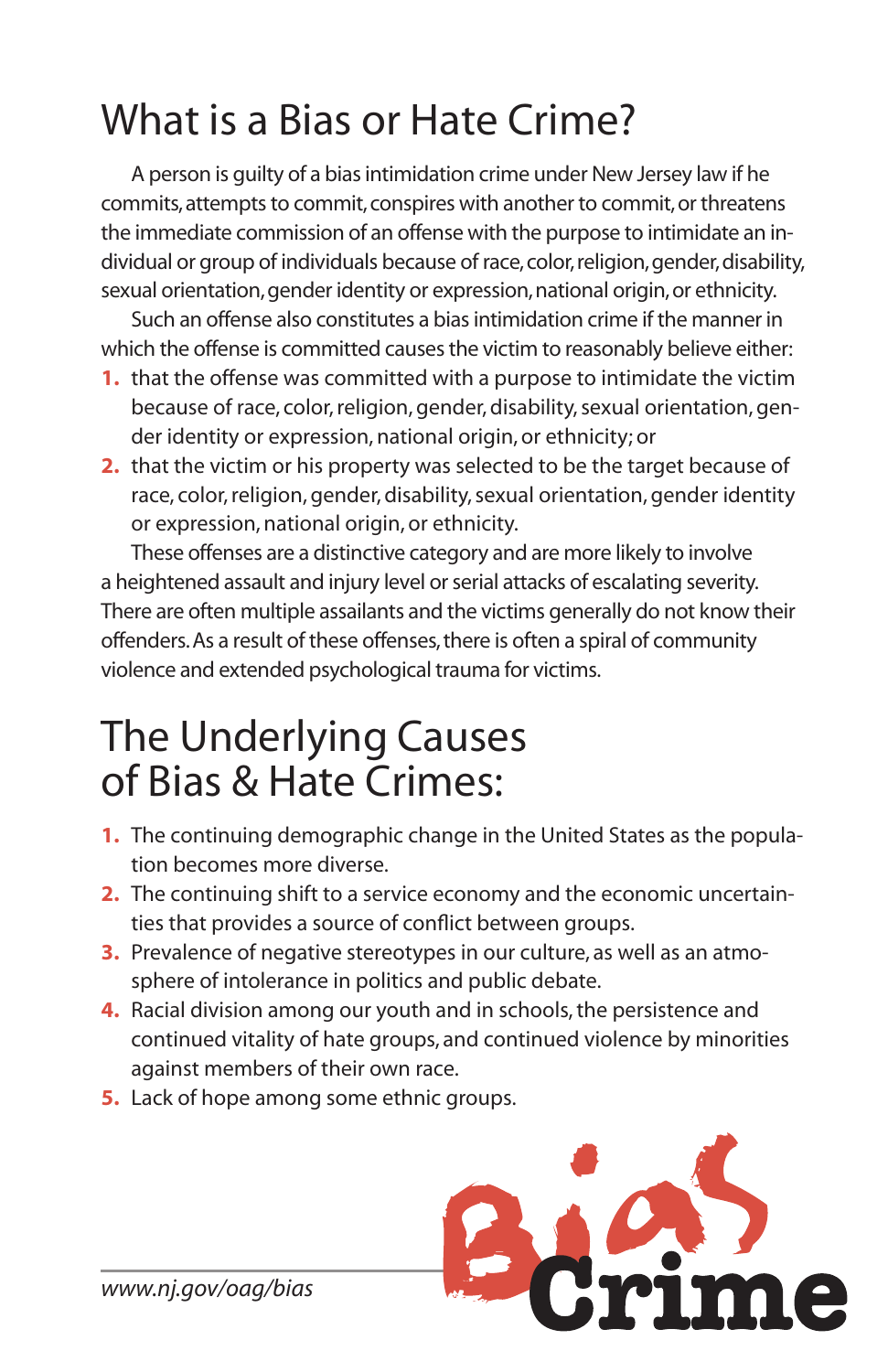## Who Are Often Victims?

- **1.** The skin color black represents the group most frequently victimized by bias crimes.
- **2.** The Jewish religion represents the religious group crimes.
- **3.** The gay and lesbian community.
- **4.** Immigrants and all other ethnic groups

## Who Commits Bias & Hate Crimes?

- **1.** Members of organized hate groups.
- **2.** The majority of offenders are juveniles and young adults, between the ages of 12 - 21.
- **3.** Any individual if their actions fall within the elements of the crime.

# Types of Bias / Hate Crimes:

- 
- **•** Harassment **•** Terroristic Threats Criminal Mischief
- 
- Assault Arson Homicide

### Information Needed When Reporting a Hate Crime:

- **1.** The name and address of the victim
- **2.** The time and place where the crime occurred
- **3.** The type of crime committed..
- **4.** The description and license plate number of vehicle involved in crime.
- **5.** A description of the perpetrator i.e., race, sex, height, weight, scars, tattoos, hair color and style, clothing and jewelry. Provide the name or street name if known.

### Laws Protecting People Against Bias or Hate Crimes

Since 1979, nearly every State in the United States has enacted some form of bias crime statute. The most common statues are penalty enhancement and criminal civil rights statues. Other types of statues include institutional vandalism laws, cross-burning statutes, anti-masking laws and laws prohibiting interference with religious worship.